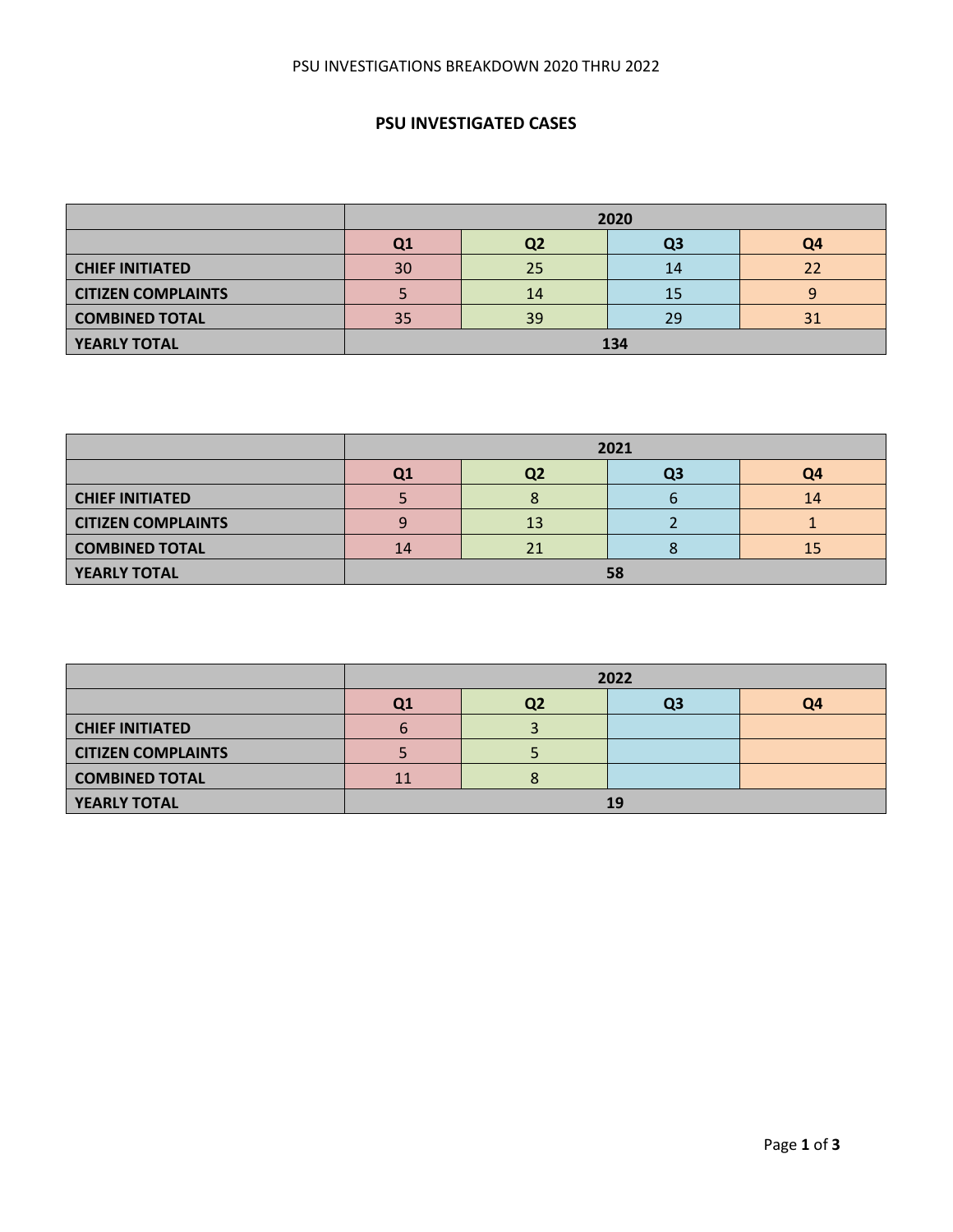#### PSU INVESTIGATIONS BREAKDOWN 2020 THRU 2022

### **CASE FINDINGS FOR PSU INVESTIGATIONS**

(Note – Findings are not recorded until after the disposition of an investigation is finalized by the Chief of Police)

|                            | 2020 | 2021 | 2022 |
|----------------------------|------|------|------|
| <b>Sustained</b>           | 35   | 4    |      |
| <b>Not Sustained</b>       | 10   | 3    | 0    |
| <b>Unfounded</b>           | 8    | 1    | 0    |
| <b>Exonerated</b>          | 20   | 6    | 0    |
| <b>Closed By Exception</b> | 13   | 6    | 1    |
| <b>No Violation</b>        | 0    | ŋ    | 0    |
| <b>Pending</b>             | 54   | 41   | 17   |
| <b>Total</b>               | 134  | 58   | 19   |

### **DISCIPLINARY ACTIONS – FROM PSU INVESTIGATIONS**

|                                   | 2020 |                |                |                |
|-----------------------------------|------|----------------|----------------|----------------|
|                                   | Q1   | Q <sub>2</sub> | Q <sub>3</sub> | Q <sub>4</sub> |
| <b>Counseling</b>                 | 0    |                |                | O              |
| <b>Remedial Training</b>          | 0    |                |                |                |
| <b>Written Reprimand</b>          | 9    |                | 3              | 4              |
| <b>Suspension</b>                 | 9    | ר              | 3              | 3              |
| <b>Termination</b>                | 3    |                | $\Omega$       |                |
| <b>Removal From Take Home Car</b> |      |                |                |                |
| Program                           | 0    | O              | O              |                |
| <b>Transfer</b>                   | 0    |                | 0              | O              |
| <b>Demotion</b>                   | 0    |                | 0              |                |
| <b>Resigned</b>                   | N    | O              | O              | O              |
| <b>No Discipline</b>              | 0    |                |                | 0              |

|                                   | 2021 |                |                |                |
|-----------------------------------|------|----------------|----------------|----------------|
|                                   | Q1   | Q <sub>2</sub> | Q <sub>3</sub> | Q <sub>4</sub> |
| <b>Counseling</b>                 |      | O              | $\Omega$       |                |
| <b>Remedial Training</b>          | O    | 0              |                | 0              |
| <b>Written Reprimand</b>          |      | $\mathbf{U}$   |                |                |
| <b>Suspension</b>                 |      |                |                |                |
| <b>Termination</b>                | O    |                |                |                |
| <b>Removal From Take Home Car</b> |      |                |                |                |
| Program                           |      | 0              |                |                |
| <b>Transfer</b>                   |      |                |                |                |
| <b>Demotion</b>                   |      |                |                |                |
| <b>Resigned</b>                   |      |                |                |                |